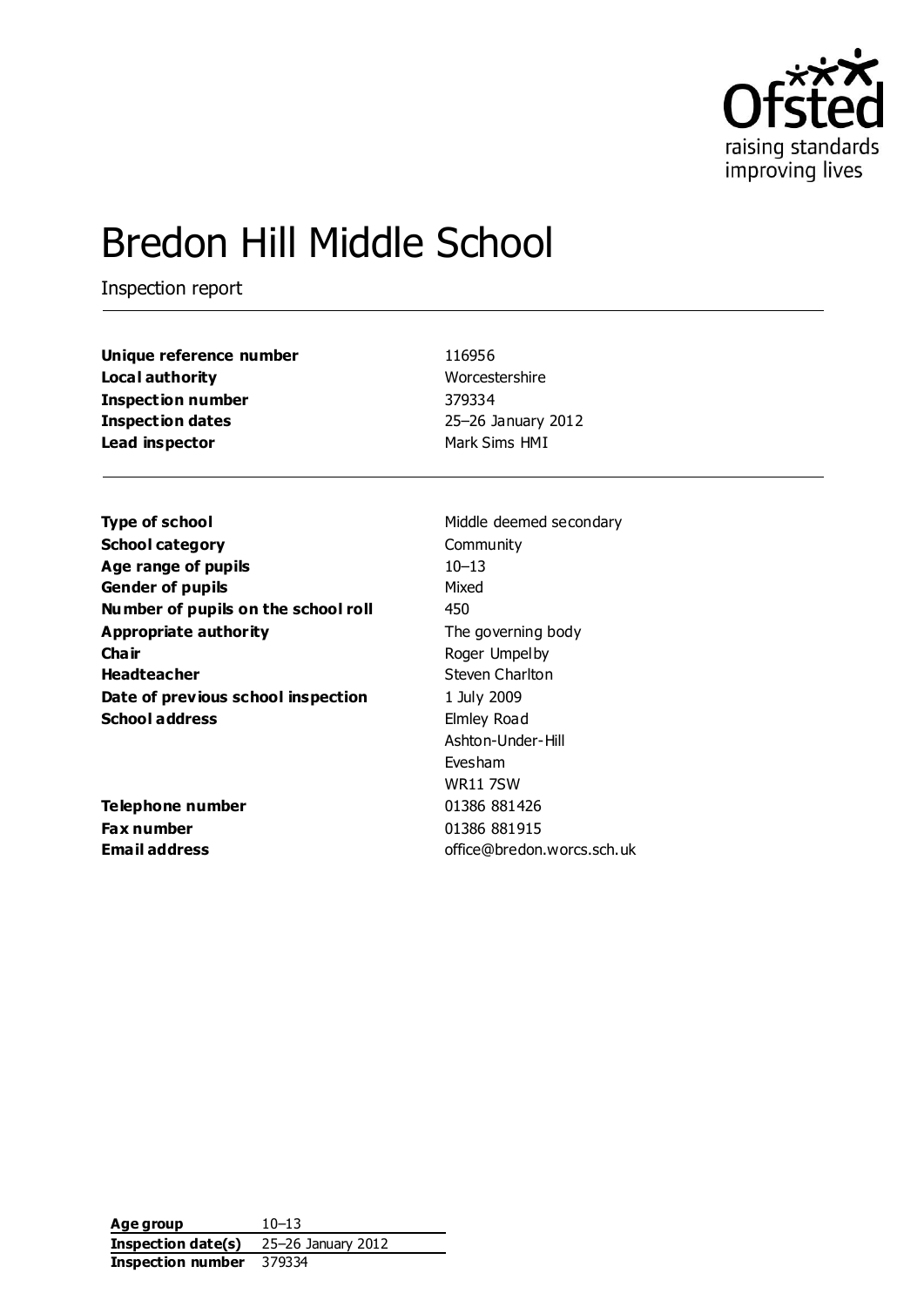

You can use Parent View to give Ofsted your opinion on your child's school. Ofsted will use the information parents and carers provide when deciding which schools to inspect and when.

You can also use Parent View to find out what other parents and carers think about schools in England. You can visit [www.parentview.ofsted.gov.uk,](http://www.parentview.ofsted.gov.uk/) or look for the link on the main Ofsted website: [www.ofsted.gov.uk](http://www.ofsted.gov.uk/)

The Office for Standards in Education, Children's Services and Skills (Ofsted) regulates and inspects to achieve excellence in the care of children and young people, and in education and skills for learners of all ages. It regulates and inspects childcare and children's social care, and inspects the Children and Family Court Advisory Support Service (Cafcass), schools, colleges, initial teacher training, work-based learning and skills training, adult and community learning, and education and training in prisons and other secure establishments. It assesses council children's services, and inspects services for looked after children, safeguarding and child protection.

Further copies of this report are obtainable from the school. Under the Education Act 2005, the school must provide a copy of this report free of charge to certain categories of people. A charge not exceeding the full cost of reproduction may be made for any other copies supplied.

If you would like a copy of this document in a different format, such as large print or Braille, please telephone 0300 123 4234, or email enquiries@ofsted.gov.uk.

You may copy all or parts of this document for non-commercial educational purposes, as long as you give details of the source and date of publication and do not alter the information in any way.

To receive regular email alerts about new publications, including survey reports and school inspection reports, please visit our website and go to 'Subscribe'.

Piccadilly Gate Store St **Manchester** M1 2WD

T: 0300 123 4234 Textphone: 0161 618 8524 E: enquiries@ofsted.gov.uk W: www.ofsted.gov.uk



© Crown copyright 2012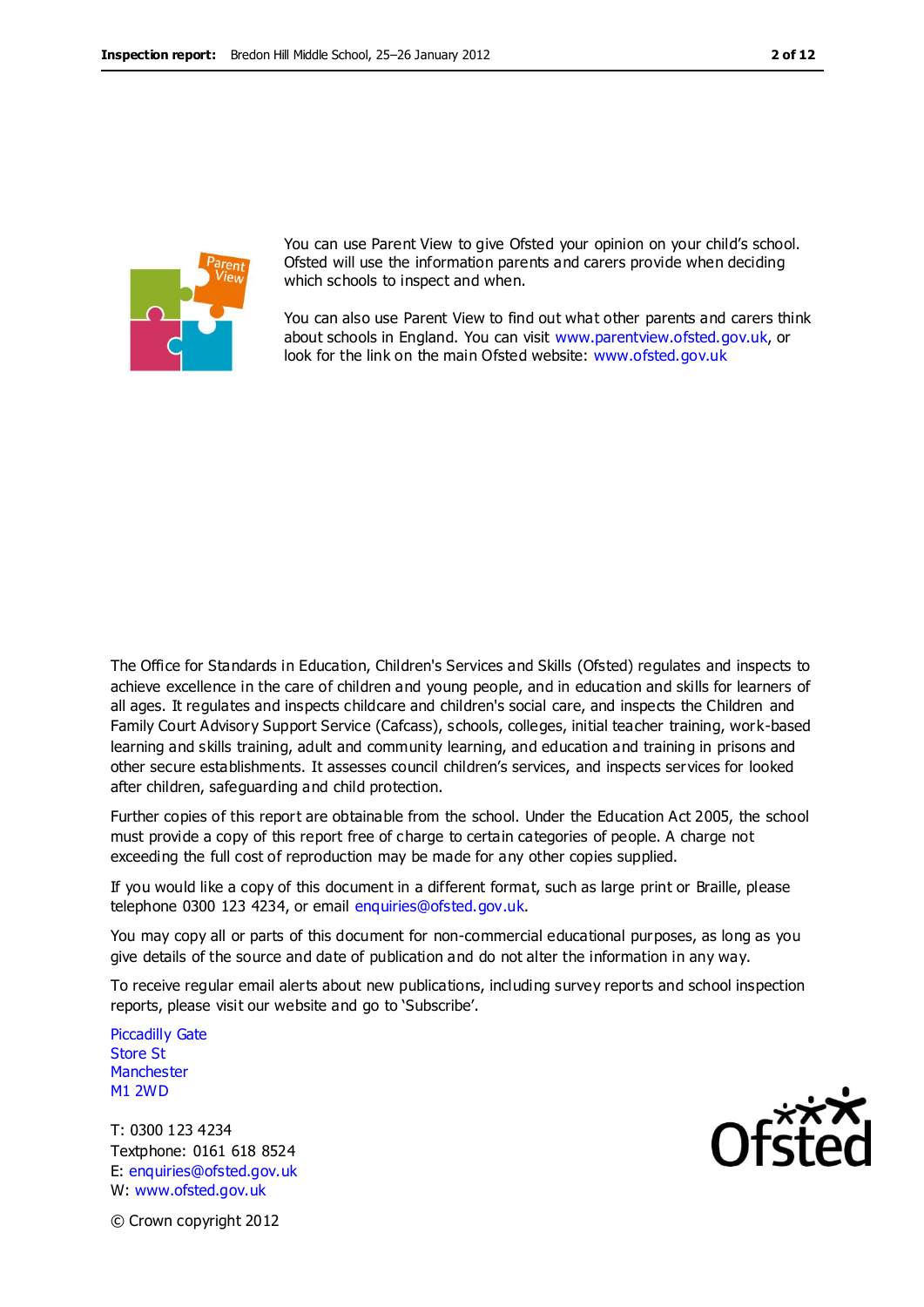# **Introduction**

| Her Majesty's Inspector |
|-------------------------|
| Additional inspector    |
| Additional inspector    |
|                         |

This inspection was carried out with two days' notice. Inspectors took account of the responses to the on-line questionnaire (Parent View) in planning the inspection. They observed 24 teachers teaching 27 lessons, of which three were joint observations with members of the senior leadership team. Meetings were held with a group of pupils, the Chair of the Governing Body and school staff, including senior and middle managers. A telephone conversation was held with the school's improvement adviser. The inspectors observed the school's work and looked at a number of documents, including the recently revised self-evaluation form, the school development plan, the safeguarding and equality policies, and minutes of governing body meetings. Also, they analysed 266 questionnaires from parents and carers and others completed by pupils and staff.

## **Information about the school**

This rural middle school is much smaller than the average secondary school. It is one of only a small handful nationally which admits pupils from Year 6. The proportion of pupils known to be eligible for free school meals is very low. Almost all pupils are from White British backgrounds although there are a very small number of pupils from White Eastern European backgrounds who speak English as an additional language. Very few are at an early stage of learning English. The proportions of disabled pupils and those with special educational needs, and those with a statement of special educational needs are broadly average. The proportion of pupils entering or leaving the school other than at the usual times is well below the national average for secondary schools. The school meets current government floor standards. The school specialises in languages and has the International Schools award. Since the previous inspection, the school has had few staff changes.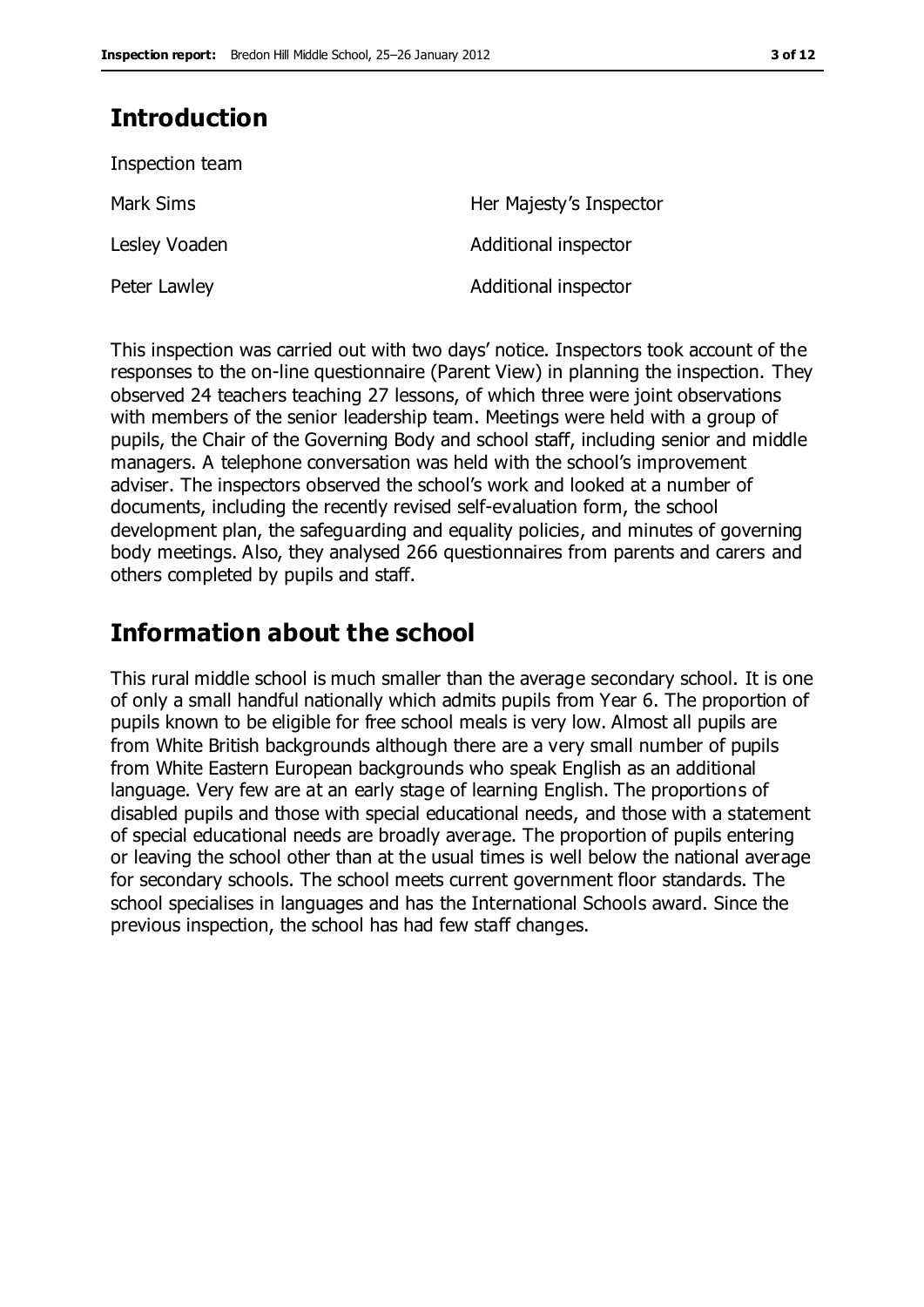# **Inspection judgements**

| <b>Overall effectiveness</b>     |  |
|----------------------------------|--|
|                                  |  |
| <b>Achievement of pupils</b>     |  |
| <b>Quality of teaching</b>       |  |
| Behaviour and safety of pupils   |  |
| <b>Leadership and management</b> |  |

## **Key findings**

- This is a good school which is improving. The pupils, parents and carers are overwhelmingly positive about the school, particularly the extent to which they say their children feel safe in school. Pupils achieve well and attain standards in English and mathematics that are high by the time they leave in Year 8.
- Teaching is mostly good, particularly in English and in Years 7 and 8. There is some variability, particularly in Year 6 where pupils make satisfactory progress and not all teachers are teaching their specialist subject. Some of the teaching in mathematics is outstanding and very recently groups with lower-attaining pupils and those with special educational needs and/or disabilities have benefited from the introduction of a 'focus group.' The extent to which pupils receive detailed feedback on how they can improve is varied.
- Almost all pupils behave very well and feel safe in school. They are keen and eager to learn, even in lessons that are less stimulating. They work very well together in pairs and groups and support each other. Very few parents and carers have concerns about behaviour and safety in school, and both they and the pupils feel that any very rare incidents are effectively dealt with.
- Senior leaders know the school well. They lead by example and have secured improvements in teaching and achievement. The governing body makes a significant contribution to school improvement. Its members are well informed and provide a high level of challenge to the school. The school has identified and taken action to address the issue of girls' underachievement in mathematics in Key Stage 2 but it is too early to see the impact in test results. Not all middle leaders are sufficiently engaged in formal processes to review pupils' progress.

## **What does the school need to do to improve further?**

 Improve the quality of leadership and management in the school by ensuring that: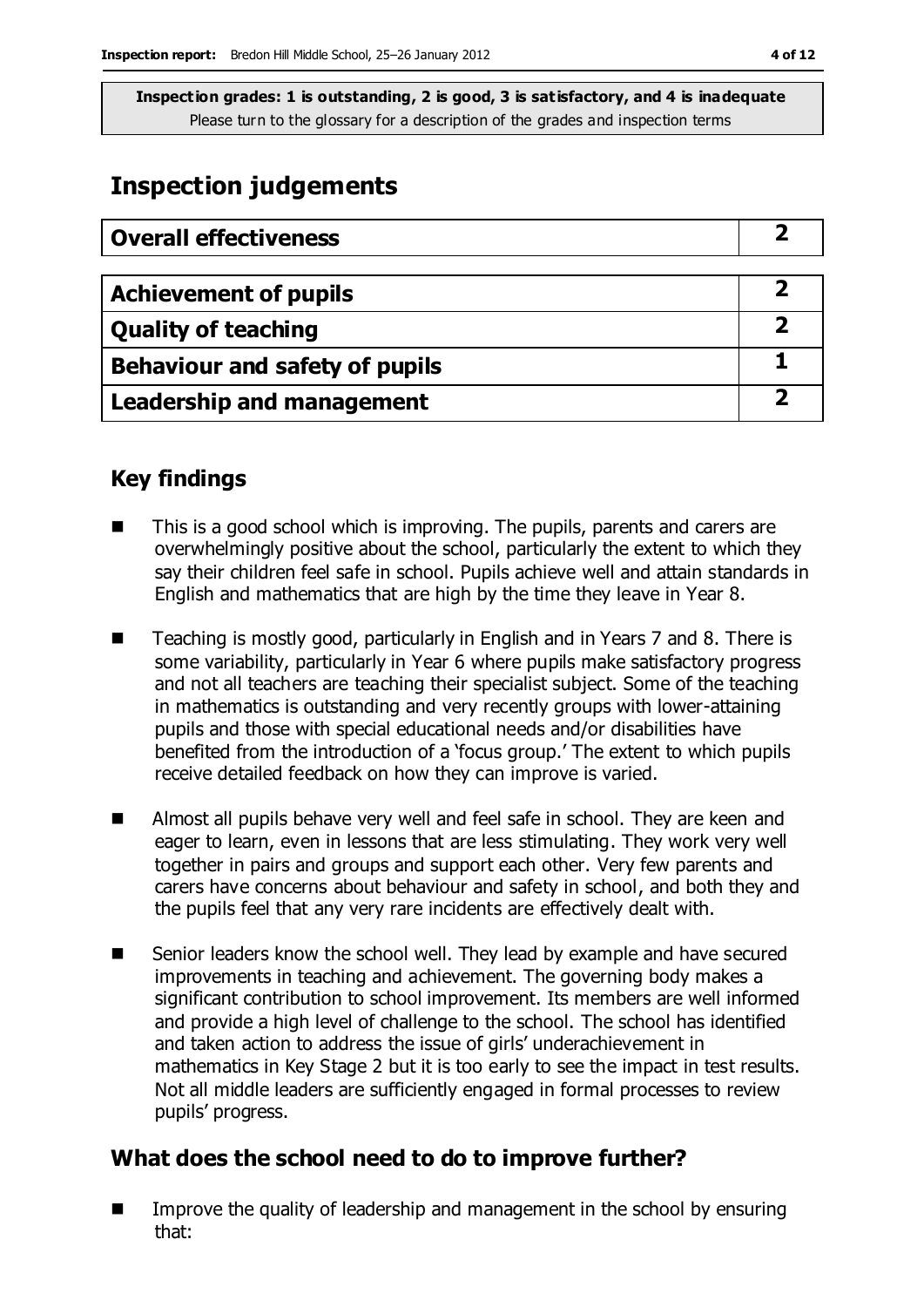- leaders at all levels have the opportunity to meet on a formal and regular basis to review the progress of pupils and consistently monitor the impact of strategies to raise achievement
- data on individual pupils' progress are shared more widely across subjects and are readily available to all teachers.
- Improve the quality of teaching so that it is consistently good by:
	- using assessment data rigorously to plan next steps for pupils' learning based on what they have already achieved
	- ensuring that all feedback to pupils, including marking, matches that of  $\equiv$ the very best in informing pupils how they can improve and achieve the next step in their learning.

### **Main report**

#### **Achievement of pupils**

Pupils do well at Bredon Hill Middle. The join from a wide range of first schools and there is some delay in the progress they make as the school establishes the level they are working at, as transition arrangements are not fully developed with all the main feeder schools. Attainment on entry is broadly average. Pupils in Year 6 make satisfactory progress from their starting points at the beginning of the year to when they take their tests at the start of their third term. By the time they leave at the end of Year 8 they have achieved a level of attainment in English, mathematics and science that is above what would be expected of pupils at the end of Year 8 nationally. This is because of the rapid progress they make, particularly in Year 7, and which is built on in Year 8. Similarly pupils do well in modern languages as a result of the positive impact of the languages specialism. The large majority of parents and carers agree that their children are making good progress.

In Year 6 the school has identified a widening gap in the attainment of boys and girls in mathematics. Although standards are broadly average in mathematics at the end of Key Stage 2, boys do better than boys nationally in mathematics while girls do less well than girls nationally. A focus group of lower-attaining pupils who are mostly girls has been very recently established. In the lessons seen they were making outstanding progress, and predicted results indicate that girls currently in Year 6 are now closing the gap on girls nationally. In English, pupils attain broadly average standards at the end of Key Stage 2, including in reading, but above average standards at the end of Year 8. Learning is consistently good in English lessons while there remains some variety in mathematics lessons, where not all mathematics teachers are specialists. Disabled pupils and those with special educational needs are making good progress in line with their peers. Pupils learn well in those lessons where they have the opportunity to work in groups to discover things for themselves or to support each other in their learning.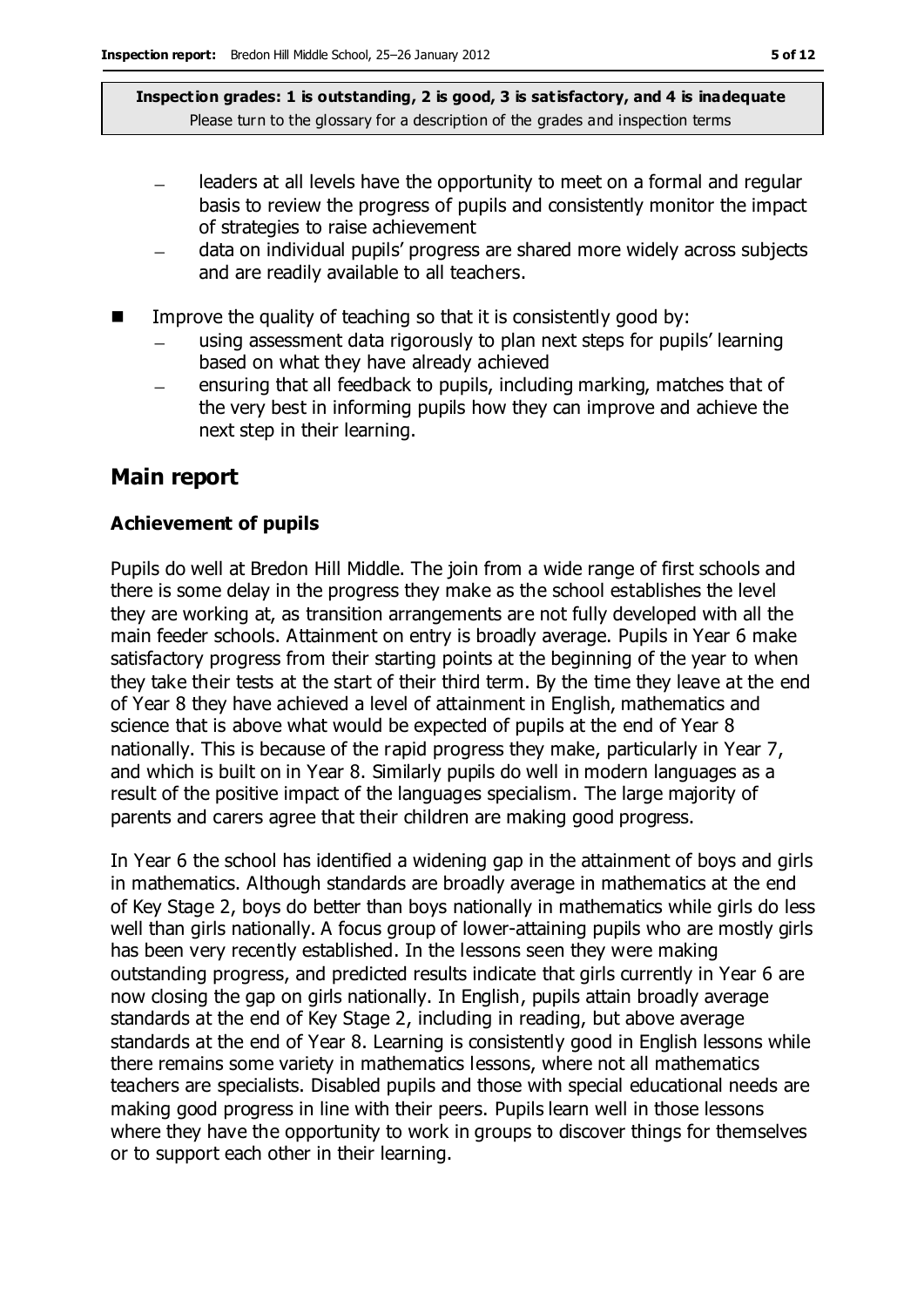#### **Quality of teaching**

The majority of teaching is good. The large majority of pupils and parents agree with this. Lessons are planned well to be lively and stimulating and pupils spend a good proportion of their time engaged in group or independent tasks which they enjoy. In the very best lessons learning is active and engaging and pupils collaborate with each other to support each other's progress. Questioning is varied to challenge higher-attaining pupils and encourage those who are lower attaining to participate. The school has worked hard to encourage girls to participate more in discussions in mathematics lessons and has been successful in achieving this through a variety of strategies, including directed questions and group activities where girls have the opportunity to express their views and take leadership roles. Pupils are set a variety of objectives, depending on their different starting points, which build well on what they have previously learnt. The curriculum ensures pupils experience a wide range and good balance of subjects. Teaching is stronger in Years 7 and 8 where pupils have more access to specialist subject teachers.

Most pupils know their levels and targets but there is inconsistency in how well they know how to achieve them. While some pupils are able to identify precisely the skill they need to work on, such as fractions or the past tense in French, others feel they need only 'work harder' or 'practise more' in order to achieve the next step in their learning. The quality of marking is varied within and across subjects. At its best pupils receive detailed written guidance on how they can improve. Elsewhere marking is more limited to brief comments praising pupils and, at times, work goes unmarked for long periods.

Pupils show a very positive attitude to their learning and their interest does not flag even in the minority of lessons where the pace of lessons is slower. They work well with each other in mixed gender groups and have good relationships with all the adults who work with them. Most of the additional support pupils receive is effective, especially for disabled pupils and those with special educational needs. Just occasionally, teaching assistants are not fully used in lessons because their focus is not clear. There are lost opportunities in some lessons to extend pupils' cultural development through greater knowledge of diversity in the wider world.

#### **Behaviour and safety of pupils**

Pupils understand very clearly how to keep themselves safe. All groups of pupils feel safe in school at all times and this is reflected in the questionnaire returns of pupils and their parents and carers, of which the vast majority are overwhelmingly positive. The high profile of senior leaders around the school ensures the consistent and systematic management of the application of the school's 'behaviour for learning' policy, which in turn leads to consistently very good behaviour in lessons. This, coupled with pupils' positive attitudes in lessons, contribute to their good progress over time. The school has a family ethos where pupils are known as individuals and, as a result, there are high levels of courtesy and consideration towards others during social times. This is reflected in the comments of parents and carers, one of whom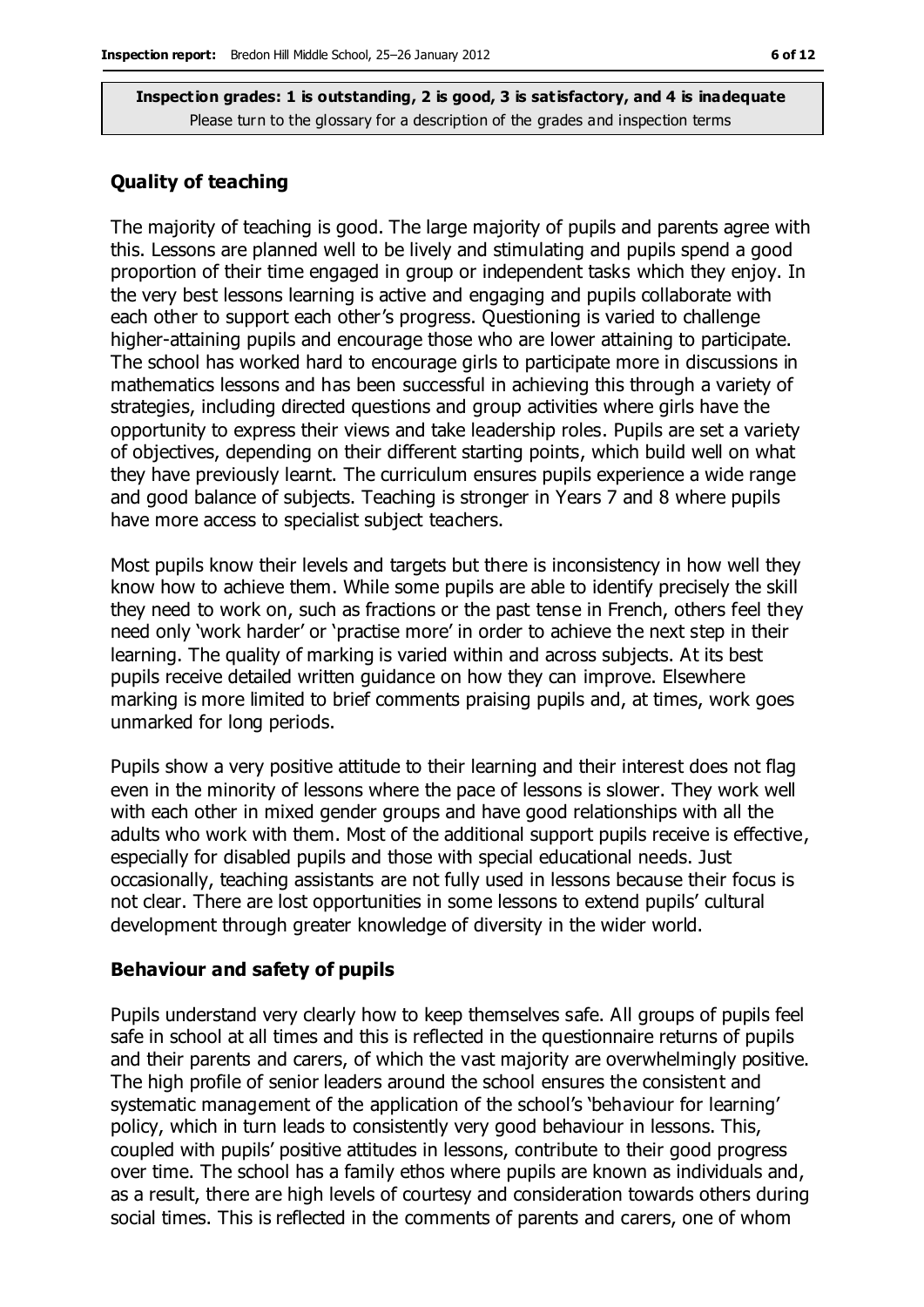stated, 'The school has a happy, open and supportive atmosphere.' There is very calm, orderly movement around the school, strongly underpinned by pupils' respect for each other.

Pupils are punctual to lessons and attendance is above the national average and on a rising trend. Strategies that involve working with outside agencies to reduce the number of pupils persistently absent have shown a marked improvement, and the number has halved over the last year.

Exclusions have fallen and there is a decrease in the number of repeat offenders. Incidents of bullying of any type are very low. Communication between the key staff and other agencies is good and although sometimes this is informal it is very effective in making sure that pupils whose circumstances make them potentially vulnerable are safe.

#### **Leadership and management**

Senior leaders lead by example in the good quality of their teaching and are highly successful in harnessing the energy and enthusiasm of all staff to bring about improvements in achievement. The quality of teaching has improved and there are specific instances where support and training from leaders has led to the quality of individual teachers' lessons improving. The school has good capacity to improve further.

The school's self-evaluation is accurate in identifying strengths and weaknesses. Through its good work in promoting equality and tackling discrimination it has identified and addressed the trend of girls' previous underperformance in mathematics at Key Stage 2. The curriculum has been revised to give pupils more opportunities for literacy and numeracy without adversely affecting any other subject. The curriculum provides well for pupils at all levels of attainment, including for disabled pupils and those with special educational needs.. It promotes the achievement of higher-attaining pupils through encouraging enquiry and independent thinking through thematic work.

The members of the governing body have a good knowledge of the school and hold it to account, not least through the work of the data committee in analysing and challenging outcomes for pupils. The school works well with parents and carers, who in turn give a high level of support to the school. Safeguarding arrangements meet statutory requirements.

Although the school has acquired a range of data on pupils' achievement there is inconsistency in the way it is analysed and challenged by leaders, particularly those middle leaders who are not involved enough in regular formal procedures to review and monitor pupils' progress.

Provision for pupils' social and moral development is particularly strong although their spiritual and cultural development, particularly their knowledge of diversity in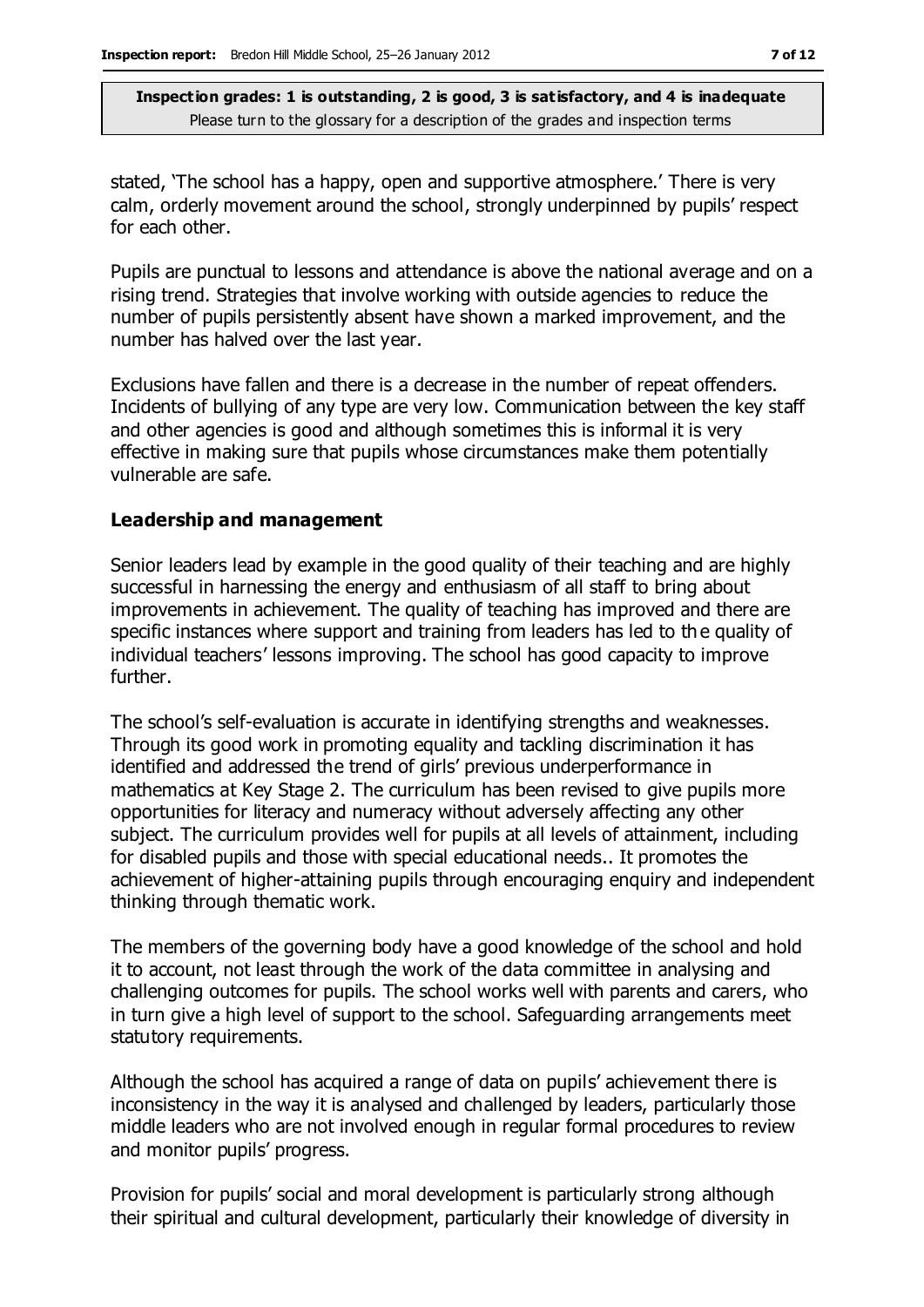the United Kingdom and wider world, is less well developed despite the international school status.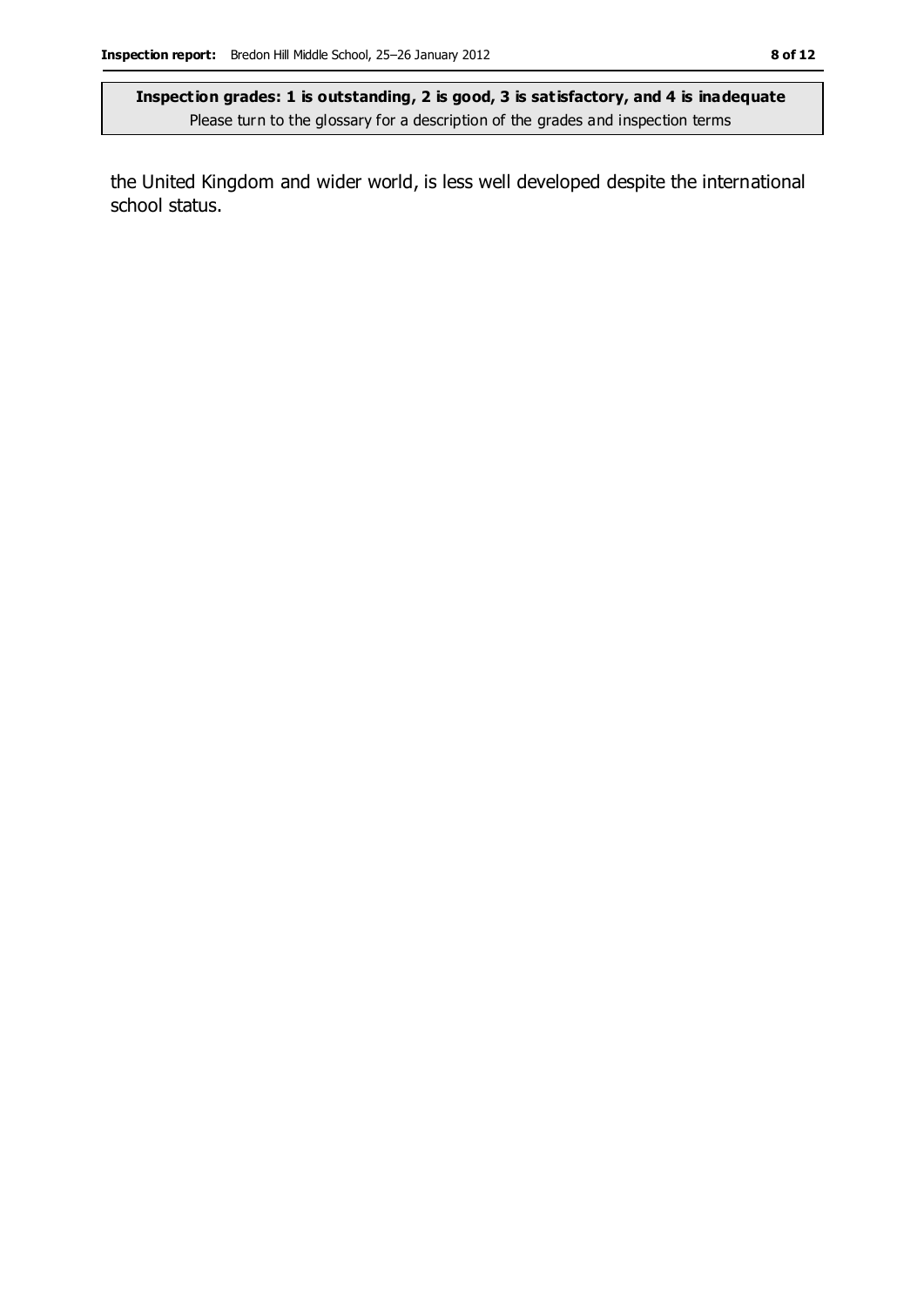# **Glossary**

## **What inspection judgements mean**

| Grade   | <b>Judgement</b> | <b>Description</b>                                                                                                                                                                                                               |
|---------|------------------|----------------------------------------------------------------------------------------------------------------------------------------------------------------------------------------------------------------------------------|
| Grade 1 | Outstanding      | These features are highly effective. An outstanding<br>school provides exceptionally well for all its pupils' needs.                                                                                                             |
| Grade 2 | Good             | These are very positive features of a school. A school<br>that is good is serving its pupils well.                                                                                                                               |
| Grade 3 | Satisfactory     | These features are of reasonable quality. A satisfactory<br>school is providing adequately for its pupils.                                                                                                                       |
| Grade 4 | Inadequate       | These features are not of an acceptable standard. An<br>inadequate school needs to make significant<br>improvement in order to meet the needs of its pupils.<br>Ofsted inspectors will make further visits until it<br>improves. |

## **Overall effectiveness of schools**

|                         | Overall effectiveness judgement (percentage of schools) |      |                     |                   |
|-------------------------|---------------------------------------------------------|------|---------------------|-------------------|
| <b>Type of school</b>   | <b>Outstanding</b>                                      | Good | <b>Satisfactory</b> | <b>Inadequate</b> |
| Nursery schools         | 46                                                      | 46   |                     |                   |
| Primary schools         |                                                         | 47   | 40                  |                   |
| Secondary<br>schools    | 14                                                      | 38   | 40                  |                   |
| Special schools         | 28                                                      | 48   | 20                  |                   |
| Pupil referral<br>units | 15                                                      | 50   | 29                  |                   |
| All schools             |                                                         | 46   | 38                  |                   |

New school inspection arrangements have been introduced from 1 January 2012. This means that inspectors make judgements that were not made previously.

The data in the table above are for the period 1 September 2010 to 31 August 2011 and represent judgements that were made under the school inspection arrangements that were introduced on 1 September 2009. These data are consistent with the latest published official statistics about maintained school inspection outcomes (see [www.ofsted.gov.uk\)](http://www.ofsted.gov.uk/).

The sample of schools inspected during 2010/11 was not representative of all schools nationally, as weaker schools are inspected more frequently than good or outstanding schools.

Primary schools include primary academy converters. Secondary schools include secondary academy converters, sponsor-led academies and city technology colleges. Special schools include spe cial academy converters and non-maintained special schools.

Percentages are rounded and do not always add exactly to 100.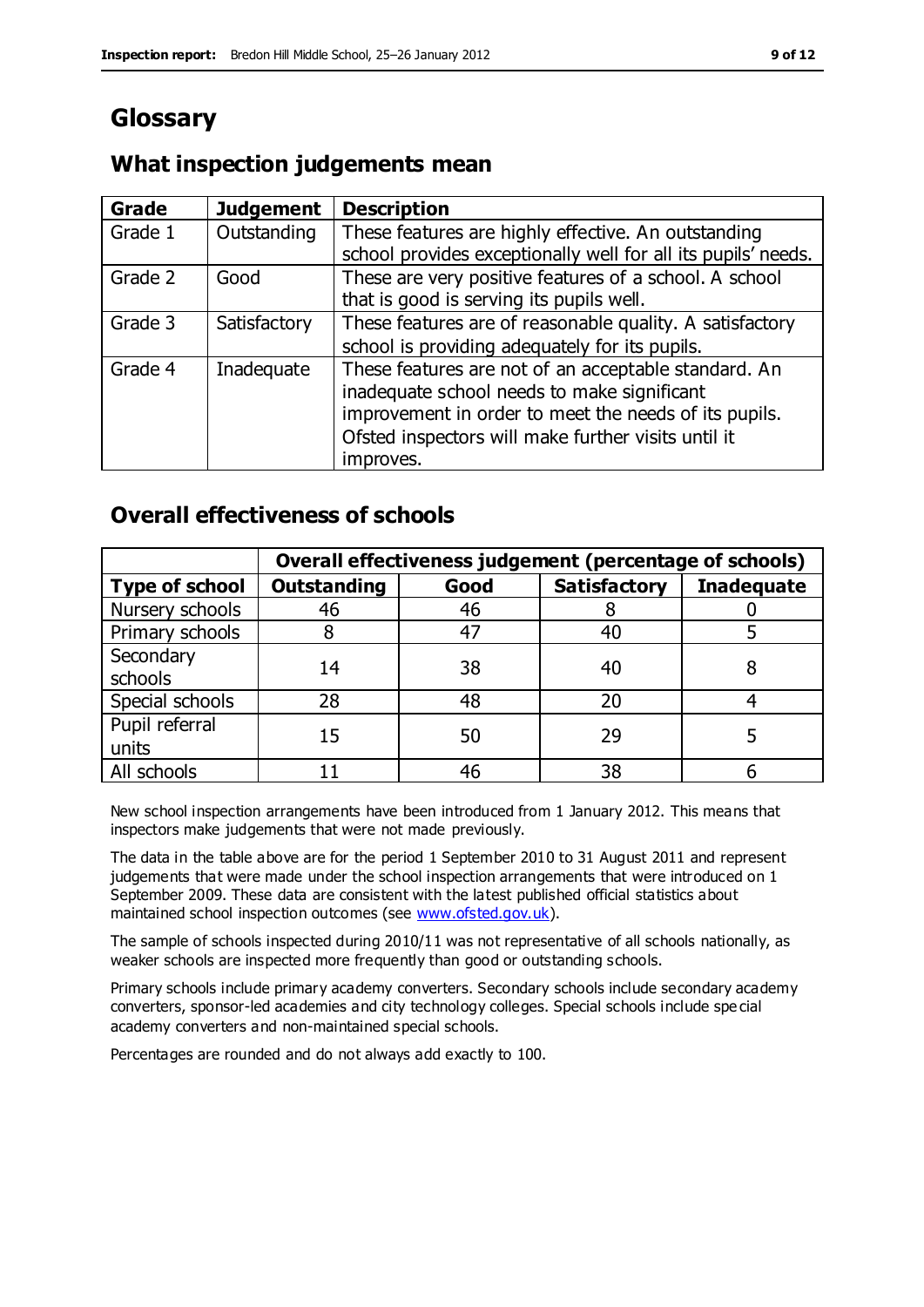# **Common terminology used by inspectors**

| Achievement:               | the progress and success of a pupil in their<br>learning and development taking account of their<br>attainment.                                                                                                        |
|----------------------------|------------------------------------------------------------------------------------------------------------------------------------------------------------------------------------------------------------------------|
| Attainment:                | the standard of the pupils' work shown by test and<br>examination results and in lessons.                                                                                                                              |
| Attendance                 | the regular attendance of pupils at school and in<br>lessons, taking into account the school's efforts to<br>encourage good attendance.                                                                                |
| Behaviour                  | how well pupils behave in lessons, with emphasis<br>on their attitude to learning. Pupils' punctuality to<br>lessons and their conduct around the school.                                                              |
| Capacity to improve:       | the proven ability of the school to continue<br>improving based on its self-evaluation and what<br>the school has accomplished so far and on the<br>quality of its systems to maintain improvement.                    |
| Leadership and management: | the contribution of all the staff with responsibilities,<br>not just the governors and headteacher, to<br>identifying priorities, directing and motivating staff<br>and running the school.                            |
| Learning:                  | how well pupils acquire knowledge, develop their<br>understanding, learn and practise skills and are<br>developing their competence as learners.                                                                       |
| Overall effectiveness:     | inspectors form a judgement on a school's overall<br>effectiveness based on the findings from their<br>inspection of the school.                                                                                       |
| Progress:                  | the rate at which pupils are learning in lessons and<br>over longer periods of time. It is often measured<br>by comparing the pupils' attainment at the end of a<br>key stage with their attainment when they started. |
| Safety                     | how safe pupils are in school, including in lessons;<br>and their understanding of risks. Pupils' freedom<br>from bullying and harassment. How well the school<br>promotes safety, for example e-learning.             |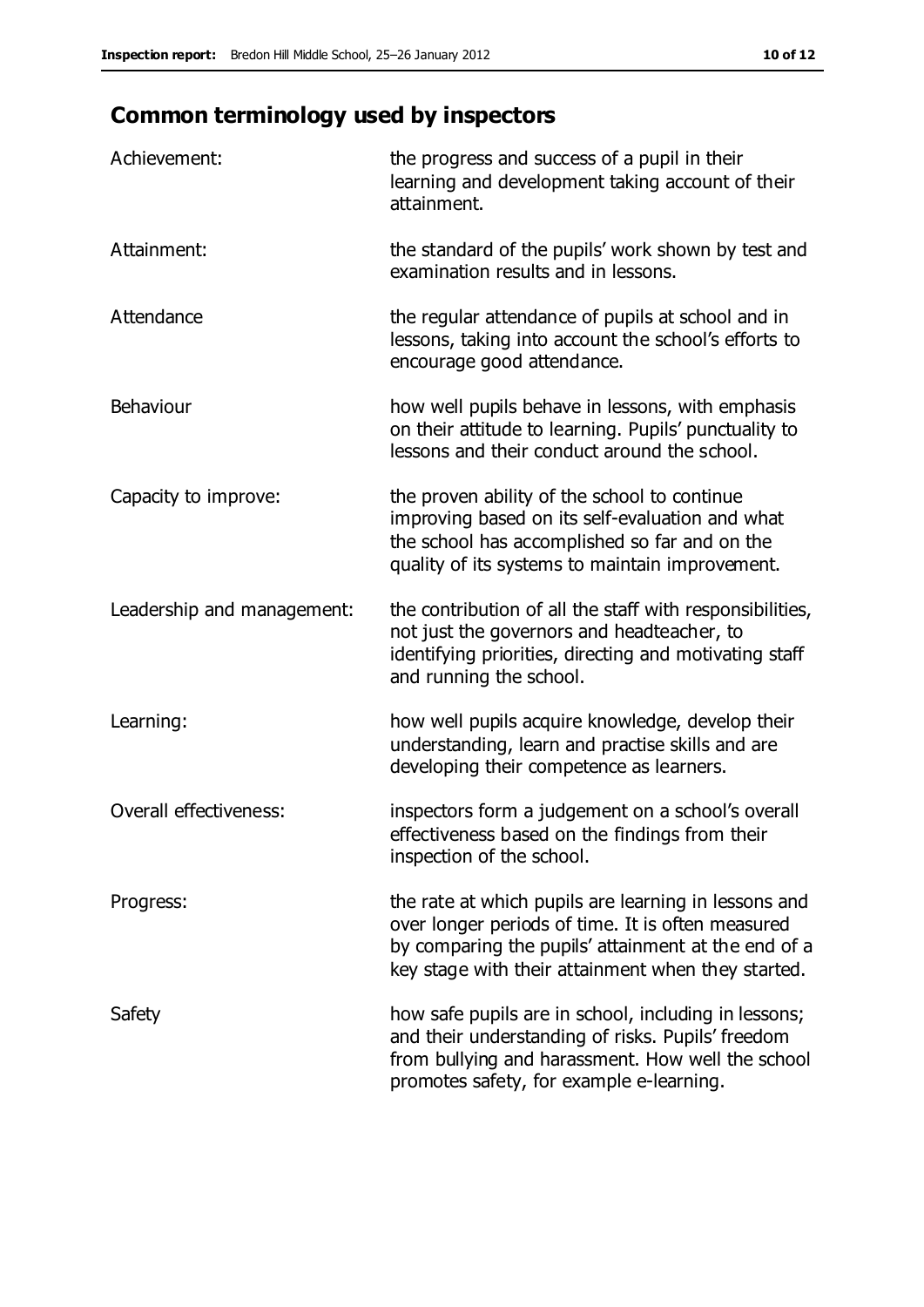#### **This letter is provided for the school, parents and carers to share with their children. It describes Ofsted's main findings from the inspection of their school.**

27 January 2012

Dear Pupils

#### **Inspection of Bredon Hill Middle School, Evesham, WR11 7SW**

You will know that we recently came to inspect your school and I thought you would like to know what we have said in our report. Bredon Hill is a good school that has improved since it was last inspected. Your behaviour and safety are outstanding features of the school. You and your parents and carers have told us there is very little poor behaviour in the school. We know this from the questionnaires some of you completed, and saw it in the way you behave in lessons and around the school and the way you get on with each other. The school does all it can to make you feel safe and you have told us that you would be confident to report any incident that arises, knowing it would be dealt with.

Although initially in Year 6 you make satisfactory progress, you do well in English and mathematics by the time you leave because of the good progress you make in your learning in Years 7 and 8. The school has recognised that not all girls have done as well as they could in mathematics in Year 6 and has taken steps to address this. The teaching in most of your lessons is good and you have told us how much you enjoy the lessons that are fun and active and give you the chance to find out things for yourself. Your leaders know the school well and are taking effective action to make improvements.

We have asked the school to do a few things that we think will help it to improve further.

- The school's leaders must check your progress regularly to make sure you are all doing as well as you can, and regularly check that the measures they have taken to support any of you needing additional help are effective.
- The teachers should regularly let you know how you can improve your work, so that you know clearly how to reach the next stage in your learning.

I hope you will play your part by checking what teachers say about your work and responding to their comments. I would like to take this opportunity to wish you every success in your future.

Yours sincerely

Mark Sims Her Majesty's Inspector